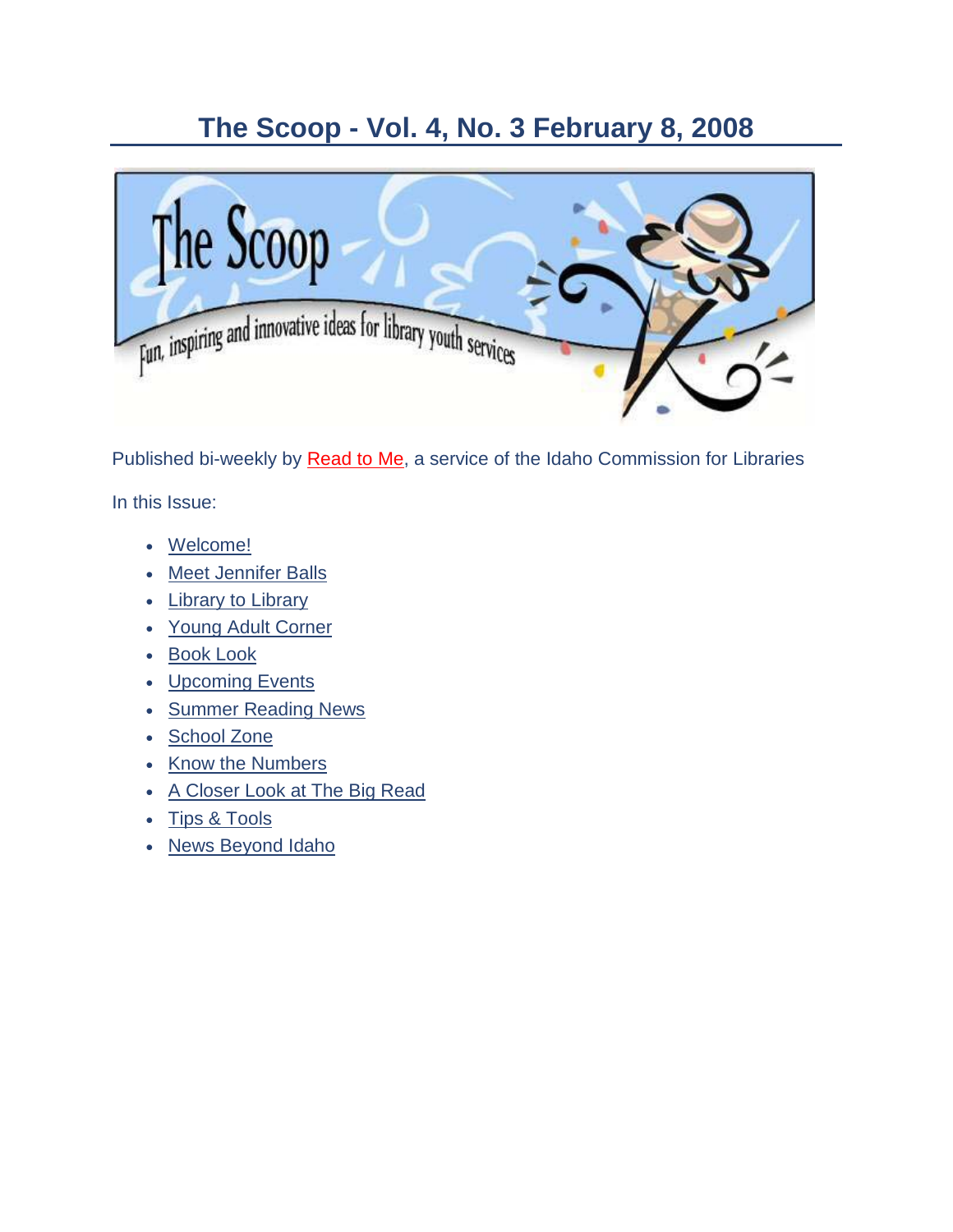<span id="page-1-0"></span>

### **Welcome**

Thirty days hath September, April, June, and November;

All the rest have thirty-one, Excepting February alone Which hath but twenty-eight, in fine, Till leap year gives it twenty-nine. - Old Saying

It's good to have some distractions from winter's chill and cabin fever, and February is chock full of celebrations, from Black History Month to Chinese New Year to Valentine's Day and President's Day. We also mark Leap Year on February 29<sup>th</sup>. That gives us one extra day to dream of Spring! And while we are celebrating, why not celebrate winter, too.

#### **A snowy day @ my library!**

Enter our "A snowy day @ my library!" photo contest and you could win a great book for your library and a case of cocoa for your staff. Do you have a library snowman? Have you been shoveling snow every day for the past 42 days and counting? Is the snow level insane at your building? Send [Stephanie](http://164.165.30.103/icfl/contact/Stephanie+Bailey-White+-+Projects+Coordinator) or [Peggy](http://164.165.30.103/icfl/contact/Peggy+McClendon+-+Reading+and+Literacy+Coordinator) a photo and we'll publish the winners in the next issue or two. We'll even provide some fun prizes for the runners-up. Creativity counts! Get that camera out and go snap some shots!!

Don't have a camera? Send in your best tips for beating the winter blues and we'll send you a prize!

### <span id="page-1-1"></span>**Meet Jennifer Balls**



We are pleased to introduce Jennifer Balls, the energetic and enthusiastic children's librarian at the Soda Springs Public Library. Jennifer has worked in the library field for 3½ years, all at the [Soda Springs Public Library.](http://soda.lili.org/) Jennifer loves her job, saying, "I work with the best staff and director in the world. We are currently in the process of getting approval to build a new library." Jennifer works with all age groups of children, including babies. Some of her responsibilities include

- Preschool storytimes Storytime Adventures
- Lapsit Book Babies (started this year)
- Afterschool programs Fantastic Fridays (started this year)
- Puppet workshops Puppet Playtime (started this year)
- Outreach Storytime Express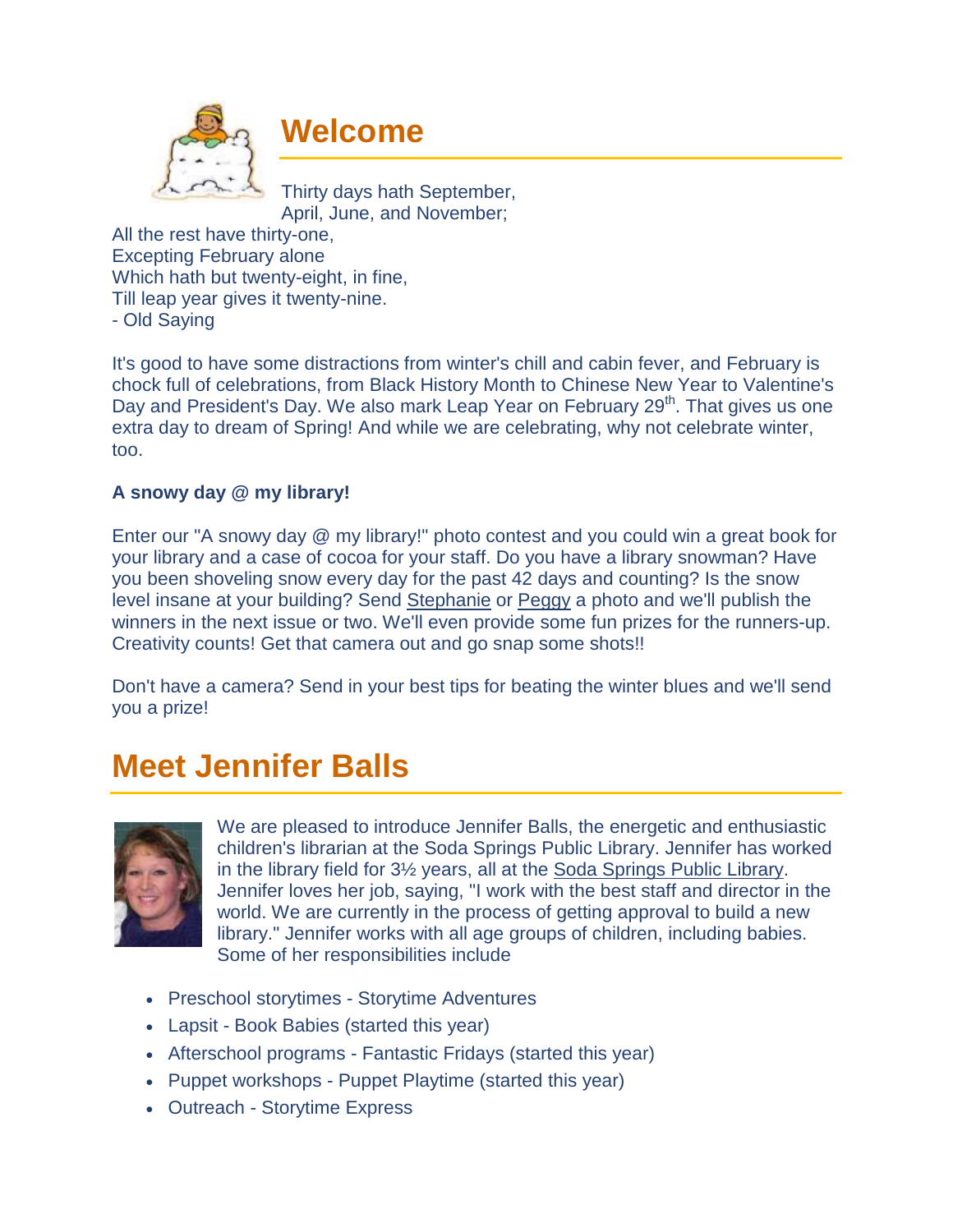Jennifer was attracted to library service for children because she has an elementary education degree and five children of her own. She says, "Reading and children are in my blood." In addition to her regular duties, Jennifer is currently working on storytimes for all daycares and preschools in the area--8 in all; creating book deposit collections to all daycares and preschools; a Puppet Playtime - puppet shows and puppet making workshops; a program called Fantastic Fridays for elementary age kids featuring crafts, books, snacks, activities (usually the library gets around 100 kids at these). Jennifer also does special story times or participates in assemblies at the elementary school for the teachers there. And, she does the entire summer reading program.

Jennifer loves looking for and finding new ideas. She also loves seeing the reactions of kids when she reads to them. She has lots of favorite authors and books. When asked, she said, " I change all the time. Currently my favorites are Wendolin Van Draanen and her Shredderman series, Jane O'Conner and her Fancy Nancy Books, Judy Schachner and her Skippyjon Jones books, and anything Shannon Hale writes."

As a child, Jennifer says, "I actually didn't like to read as a child or teen. I think it was because it was an assignment/homework to read. I think this helps me to find those books for other children who also don't care to read. Now I can't get enough of it. Weird!"

As for current reading, she adds, "I usually have a few books going at once. What can I say, I love reading!

Latest e-audio book (yea!) *Copper Sun* by Sharon M. Draper

- Current e-audio book *The Midwife's Apprentice* by Karen Cushman
- Latest Reads *The Book Thief* by Markus Zusak and *The Boy in the Striped Pajamas* by John Boyne
- Currently Reading *Peace Like a River* by Leif Enger
- Currently Reading *Love in the Time of Cholera* by Gabriel Garcia Marquez
- Currently Reading *The Optimist's Daughter* by Eudora Welty

Jennifer likes all flavors of ice cream--she enjoys them all! When she isn't working at the library, she enjoys spending time with her family, and she likes to "read, scrapbook, shop, play cello (got one for Christmas, so she just started)." A few other personal tidbits: Jennifer married her high school sweetheart Jonathan after waiting for him on his mission, she played college basketball, has 5 great kids, and everyone in her family has a name that starts with a "J".

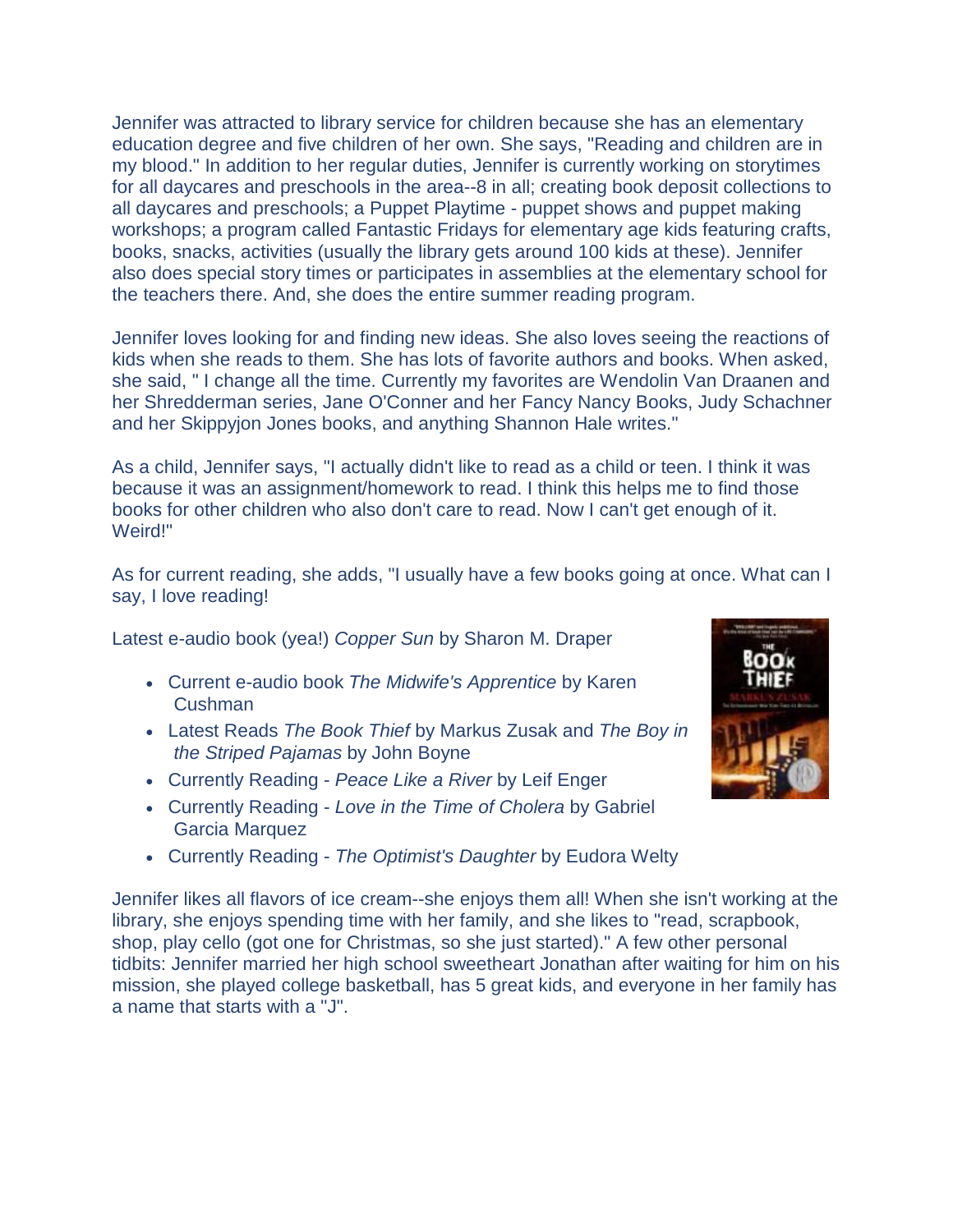## <span id="page-3-0"></span>**Library to Library**

#### **Chinese New Year at Boise Public Library**



On January 26<sup>th</sup>, **Boise Public Library** celebrated Chinese New Year with a special family program. The "Year of the Rat" begins on February  $7<sup>th</sup>$ . The rat is a symbol of new projects and hard work, which were on display at the library. Activities included coloring dragon masks and making paper lanterns. Library assistant Fiona May read Chinese

stories with traditional Chinese music playing in the background. The finale was a dragon parade and a library-safe version of "fireworks." Children stomped on bubble wrap! The event was the brain child of a group called Idaho Families with Children from Asia, who wanted a way to honor their adopted children's culture and to enable their children see other families that look like theirs. According to the U.S. Department of State statistics, more than 6,400 immigrant visas were issued to Chinese orphans in fiscal year 2006. More than 60,000 Chinese children have been adopted since 1991. Families of all backgrounds attended this event which brought a little taste of China to Boise and helped children make important cultural connections. [*Idaho Statesman*, 1/27/08]

### <span id="page-3-1"></span>**Young Adult Corner**

### **New Teen Program Resource Available Online**

A great program resource for teens has just been published online. The first annual Texas Teens Read! manual is now available at

[www.tsl.state.tx.us/ld/projects/ttr/2008/manual.](http://www.tsl.state.tx.us/ld/projects/ttr/2008/manual) The 2008 theme is "Game On! TTR.08", and the manual features eight programs about gaming. Four Texas YA librarians who are members of the Texas Teens Read! Advisory Committee wrote the programs about video games, role-playing games, board games, trivia games, extreme sports, and more.

Only Texas libraries may use the artwork included in the manual which was created for "Game On! TTR.08" by Rod Espinosa, a graphic novelist with Antarctic Press. Please read about Mr. Espinosa at

[www.tsl.state.tx.us/ld/projects/ttr/2008/manual/the\\_artist.html.](http://www.tsl.state.tx.us/ld/projects/ttr/2008/manual/the_artist.html) Librarians outside Texas must obtain permission from Mr. Espinoza.

The "Game On" ideas are so great, you won't want to wait for summer to start. The first program featured is called "Food Fights." Ideas include selecting and eating healthy food, chocolate tasting, banana jousting, holding a food fear factor contest, and sharing favorite recipes. The program guide offers tips on preparation needed for various activities, suggested books to display, bulletin board ideas, refreshments, incentives,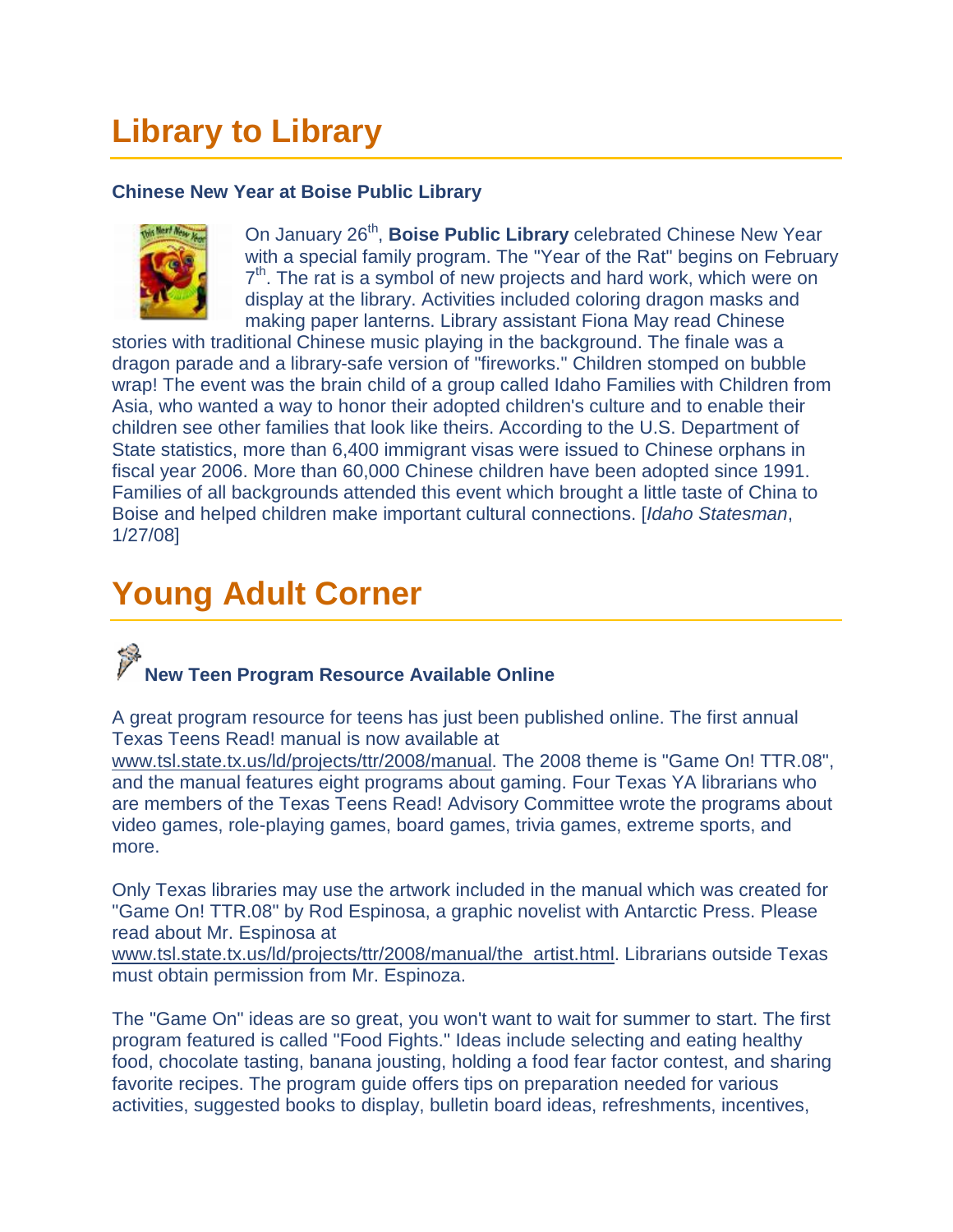and much more. Here is one fun idea: Name That Candy Bar. Test teens' ability to identify a candy bar by only looking at a cross-section displayed on a paper plate. Complete directions and photos for setting up this activity are provided. In fact, you could do a whole series of programs based on the resources provided in just this one section.

#### *Thanks to Christine McNew, Youth Services Consultant at the Texas State Library and Archives Commission for sharing with us!*

#### $\ddot{\psi}$ **Teens Can Enter YALSA'S Best Promotional Library Song (mp3)**

The Young Adult Library Services Association, a division of the American Library Association, invites your teens to enter YALSA's Teen Tech Week promotional song contest! Teens may enter individually or in a group (with a maximum of four people). Teens should create a song no longer than three minutes in length to promote libraries and the many technological resources they offer. Entries must be uploaded in mp3 format to<http://www.archive.org/> and tagged as "ttw2008". Then, teens should submit the entry form (available in [Teen Tech Week Song Contest Guidelines and Official](http://www.ala.org/ala/yalsa/teentechweek/ttw08/contests/TTW_SongContest_Final.pdf)  [Rules](http://www.ala.org/ala/yalsa/teentechweek/ttw08/contests/TTW_SongContest_Final.pdf) [PDF]) to the YALSA office by midnight, Saturday, March 8, 2008. Winners will be notified by April 7, 2008.

**Prizes:** All entrants will receive a certificate. A panel of YALSA members will judge the entered songs and choose five finalists, from whom the winner will be chosen. The five finalists' songs will be featured on the YALSA Web site. All finalists will receive one book each from YALSA. The winner(s) will receive one free book plus a \$50 gift certificate to a major bookstore and will be interviewed for a press release and for Young Adult Library Services, the YALSA journal. The winner(s)' sponsoring librarian will receive \$100 in materials for his or her library from YALSA.

**For more information**, contact Nichole Gilbert at [ngilbert@ala.org](mailto:ngilbert@ala.org) or 1-800-545-2433, ext. 4387. Download the [Teen Tech Week Song Contest Guidelines and Official Rules](http://www.ala.org/ala/yalsa/teentechweek/ttw08/contests/TTW_SongContest_Final.pdf) (PDF; includes entry form, which must be submitted).

### <span id="page-4-0"></span>**Book Look**

#### **Award-Winning Books for Your Library Collection**

February is Black History Month and a great opportunity to introduce your young library users to some award winning books by African American authors and then use them all year long.

The **Coretta Scott King Award (CSK)** is given to African American authors and illustrators for outstanding inspirational and educational contributions, to promote understanding and appreciation of the culture of all peoples and their contribution to the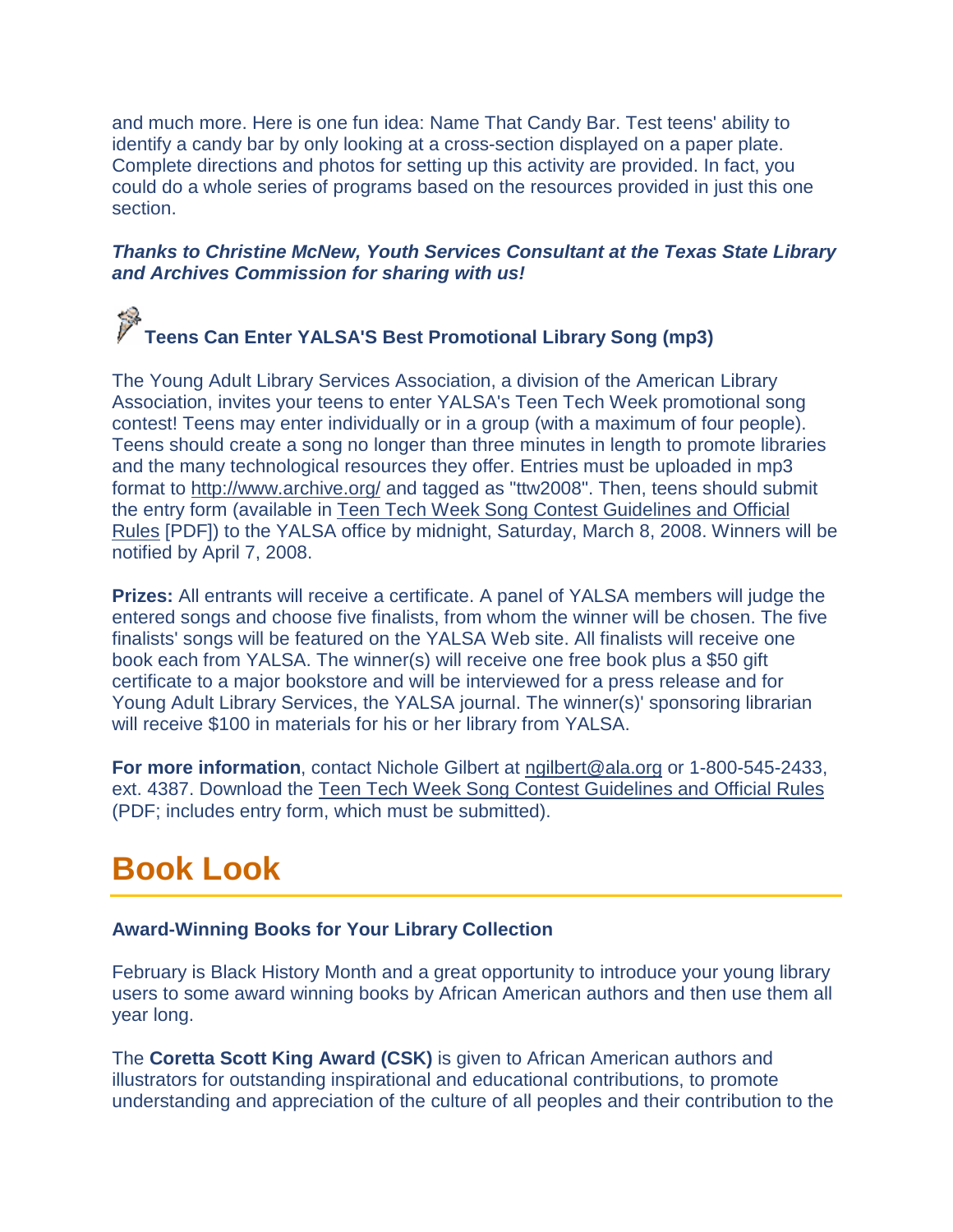realization of the American dream. The award is designed to commemorate the life and works of Dr. Martin Luther King Jr. and to honor Mrs. Coretta Scott King for her courage and determination to continue the work for peace and world brotherhood. The 2008 award winners are:

#### **2008 CSK Author Award - Christopher Paul Curtis for** *Elijah of Buxton* (ages 8 and up)

Set in the mid-1800s, this is the story of Elijah, an 11-year-old son of escaped slaves and the first child born into freedom in a community in Buxton, Canada, a haven for



former slaves. Elijah embarks on an adventure that could ultimately change his life and take away his freedom when he journeys back to the United States. *Elijah of Buxton* is also a Newbury Honor Book.

#### **CSK Honor Books**:

Sharon M. Draper for *November Blues* Charles R. Smith Jr. (illustrated by Bryan Collier) for *Twelve Rounds to Glory: The Story of Muhammad Ali*

**2008 Coretta Scott King Illustrator Award - Ashley Bryan for** *Let it Shine* (ages 4-8) Beautiful cut-paper collages illustrate three beloved spirituals: "This Little Light of Mine,"

"Oh, When the Saints Go Marching In," and "He's Got the Whole World in His Hands." The melody lines and an explanation of the origins of the songs are included.



#### **CSK Illustrator Honor Books:**

Nancy Devard (written by N. Joy) for *The Secret Olivia Told Me* Leo and Diane Dillon for *Jazz On A Saturday Night*

**John Steptoe Award for New Talent** These books affirm new talent and offer visibility to excellence in writing or illustration at the beginning of a career as a published book

creator.



#### **2008 Winner - Sundee T. Frazier for** *Brendan Buckley's Universe and Everything in It* (ages 9-12)

Ten-year-old Brendan has a passion for science and a penchant for mysteries. When intrigue comes to him in the form of a stranger who turns out to be his grandfather, whom Brendan has never met, Brendan must come to terms with who he is as a biracial child.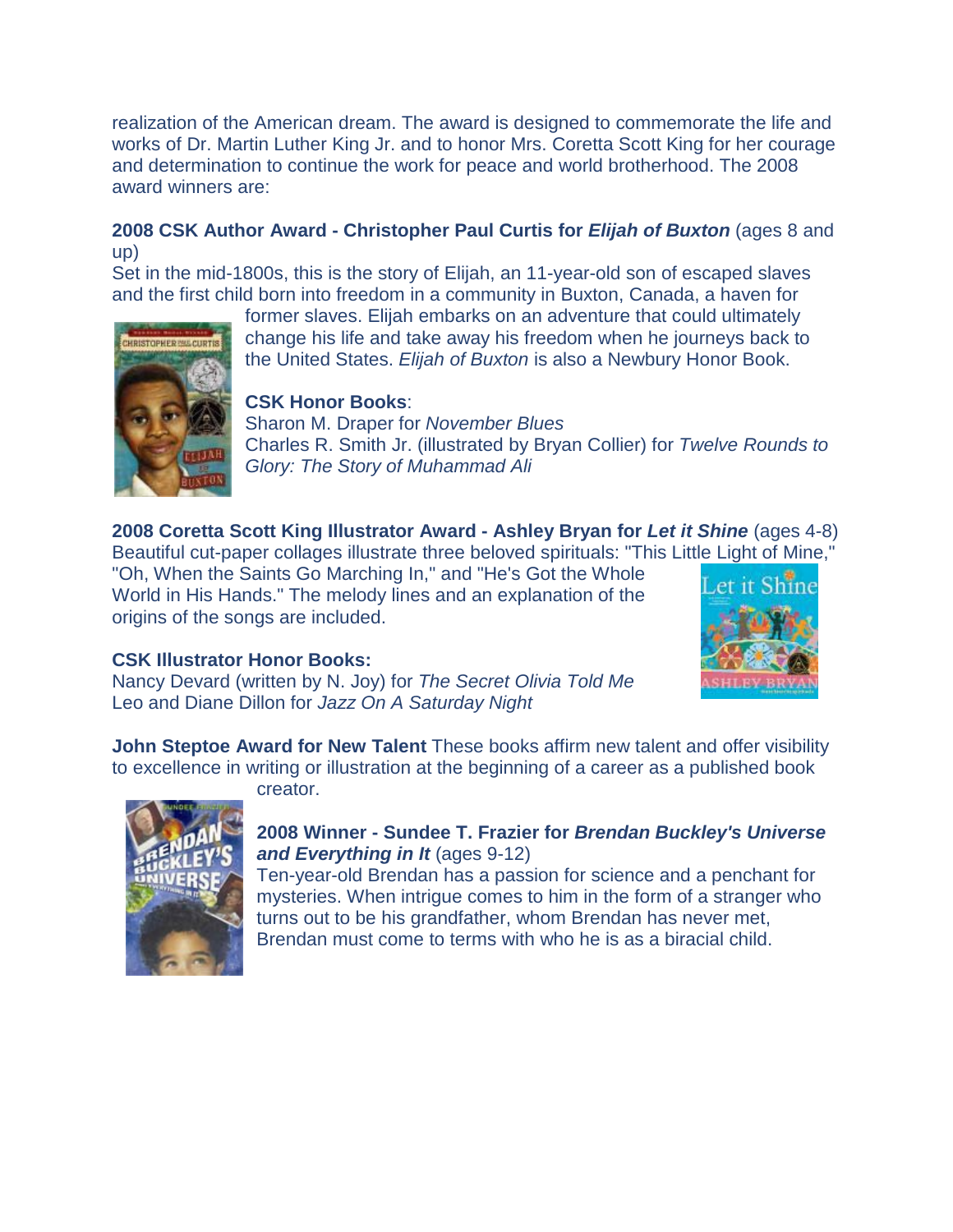<span id="page-6-0"></span>

#### **Grant Opportunities from the Idaho Commission for Libraries**

**Read to Me. Deadline extended!** Apply now to participate in the **2008 Idaho Jump Start kindergarten registration program**. The Read to Me Program will send free books for children registering for kindergarten and early literacy packets for parents to anyone who applies. Public libraries, school libraries, or Parent Teacher Organizations may apply. The online application is available at [http://libraries.idaho.gov/jumpstart-ap.](http://164.165.30.103/icfl/jumpstart-ap) We're hoping to reach many more families with this important message this year!

**LSTA Just in Time.** The Idaho Commission for Libraries is currently accepting Just in Time grant applications. These applications will be governed by the JIT grant process indentified in the 2008 LSTA Guide. We will proceed with the 2008 Competitive Grant process as scheduled; Invited Final Applications due February 22, Advisory Council review March 4-5 and the Board of Library Commissioners award April 11<sup>th</sup>. Submitted JIT applications will follow the JIT evaluation process, and if possible, applications requiring Advisory Council and Board review will be molded into the existing Competitive Grant evaluation schedule for the Advisory Council and Board. If you have questions or concerns, please contact your Library Consultant or the Commission's Grants Officer, Sonja Hudson at (800) 458-3271, (208) 639-4136 or [sonja.hudson@libraries.idaho.gov.](mailto:sonja.hudson@libraries.idaho.gov)

## **Upcoming Events in March**

**Women's History Month** - "*Women'***s** *Art: Women's Vision"* is the 2008 theme for National Women's History Month. This year's theme provides a special opportunity to discover and celebrate women's visual arts in a variety of forms and mediums that help expand our perceptions of ourselves and each other. For more see <http://www.nwhp.org/> or<http://www.infoplease.com/spot/womenshistory1.html>

**Music in Our Schools Month (MIOSM) -** March has been officially designated by MENC: The National Association for Music Education for the observance of Music In Our Schools Month (MIOSM®), the time of year when music education becomes the focus of schools across the nation. This years' theme is *"Music Touches Lives."* For more go to...<http://www.menc.org/guides/miosm/whatis.html>

**Return Those Borrowed Books Week** - As you begin spring cleaning around your office or around your home, you may come across some overdue library books. In this first week of March it is Return The Borrowed Books week. All week long, return books you have borrowed from friends, family, and the library to their rightful owners. For some promotional ideas see [http://www.epromos.com/calendar/return-the-borrowed](http://www.epromos.com/calendar/return-the-borrowed-books-week.html)[books-week.html](http://www.epromos.com/calendar/return-the-borrowed-books-week.html)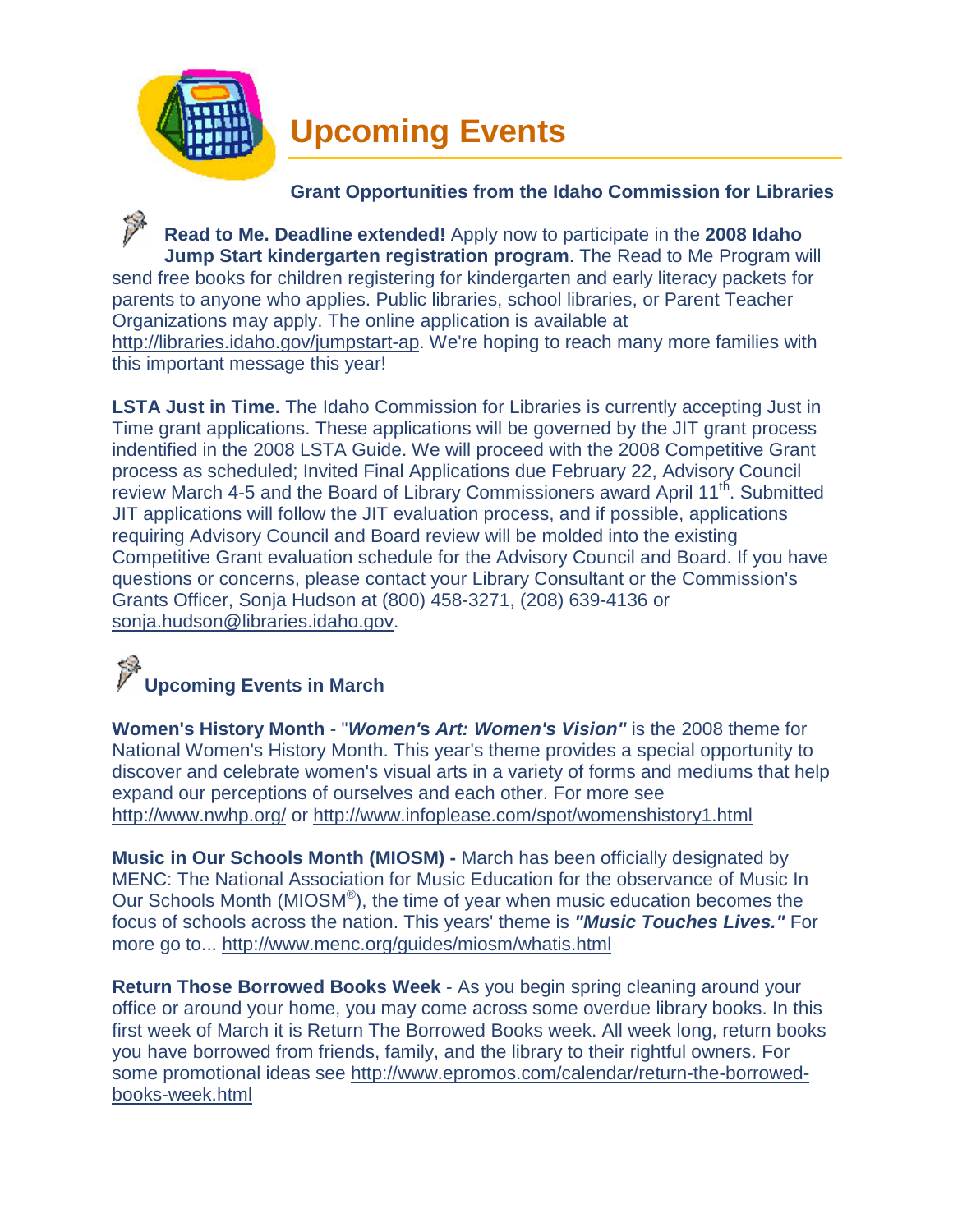March 12 - **Girl Scout Day** - On March 12, 1912 Juliette Gordon Low started the first Girl Scout group in Savannah Georgia with 18 girls. The Girls Scouts became a national organization, and was chartered by the U.S. Congress on March 16, 1950. Today, there are millions of girls involved with Girl Scouts. For more see [http://www.girlscouts.org/program/gs\\_central/gs\\_days/.](http://www.girlscouts.org/program/gs_central/gs_days/)

March 17 - **Saint Patrick's Day** (Irish: Lá 'le Pádraig or Lá Fhéile Pádraig), colloquially St. Paddy's Day or Paddy's Day, is an annual feast day which celebrates [Saint Patrick](http://en.wikipedia.org/wiki/Saint_Patrick) (circa 385-461), one of the patron saints of Ireland. It takes place on March 17th, the date on which Patrick is held to have died. For more on St. Patrick's Day see [http://en.wikipedia.org/wiki/St.\\_Patrick's\\_Day](http://en.wikipedia.org/wiki/St._Patrick) or [http://www.st-patricks-day.com/.](http://www.st-patricks-day.com/)

March 20/21 - **1st Day of Spring** (Vernal Equinox) - The date (near March 21 in the northern hemisphere) when night and day are nearly the same length and Sun crosses the celestial equator (i.e., declination 0) moving northward. In the southern hemisphere, the vernal equinox corresponds to the center of the Sun crossing the celestial equator moving southward and occurs on the date of the northern autumnal equinox. The vernal equinox marks the first day of the season of [spring.](http://scienceworld.wolfram.com/astronomy/Spring.html) For more see <http://scienceworld.wolfram.com/astronomy/VernalEquinox.html> or for some fun 1st day of spring craft projects to go [http://familycrafts.about.com/cs/marchholidays/l/blmar21st.htm.](http://familycrafts.about.com/cs/marchholidays/l/blmar21st.htm)

**Some other fun days** to celebrate include: National Anthem Day - March 3, Johnny Appleseed Day - March 11, First Walk in Space - March 18, Children's Poetry Day - March 21, National Goof Off Day - March 22, Make Up Your Own Holiday Day - March 26 and Tater Day - March 31 [\(http://en.wikipedia.org/wiki/Tater\\_Day\)](http://en.wikipedia.org/wiki/Tater_Day)

# **Author Birthdays:**

March 2 - **Theodor Seuss Geisel, aka Dr. Seuss** (1904 - 1991). Born in 1904 on Howard Street in Springfield, Massachusetts. Ted's father, Theodor Robert, and grandfather were brewmasters in the city. His mother, Henrietta Seuss Geisel, often soothed her children to sleep by "chanting" rhymes remembered from her youth. Ted credited his mother with both his ability and desire to create the rhymes for which he became so well known. For more on Dr. Seuss see [www.catinthehat.org/history.htm.](http://www.catinthehat.org/history.htm)

March 3 - **Patricia MacLachlan**. Born March 3, 1938 in Cheyenne, Wyoming, she is a bestselling U.S. children's author, best known for winning the 1986 [Newbery Medal](http://en.wikipedia.org/wiki/Newbery_Medal) for her book *[Sarah, Plain and Tall](http://en.wikipedia.org/wiki/Sarah%2C_Plain_and_Tall)*. The book was later turned into a TV movie starring Glenn Close. Her current projects include two books she's co-written with her daughter, [Emily MacLachlan:](http://en.wikipedia.org/w/index.php?title=Emily_MacLachlan&action=edit) *[Bittle](http://en.wikipedia.org/w/index.php?title=Bittle&action=edit)* and *[Painting the Wind](http://en.wikipedia.org/w/index.php?title=Painting_the_Wind&action=edit)*. You can read more about MacLachlan at [http://en.wikipedia.org/wiki/Patricia\\_MacLachlan](http://en.wikipedia.org/wiki/Patricia_MacLachlan) or [http://www.eduplace.com/kids/hmr/mtai/maclachlan.html.](http://www.eduplace.com/kids/hmr/mtai/maclachlan.html)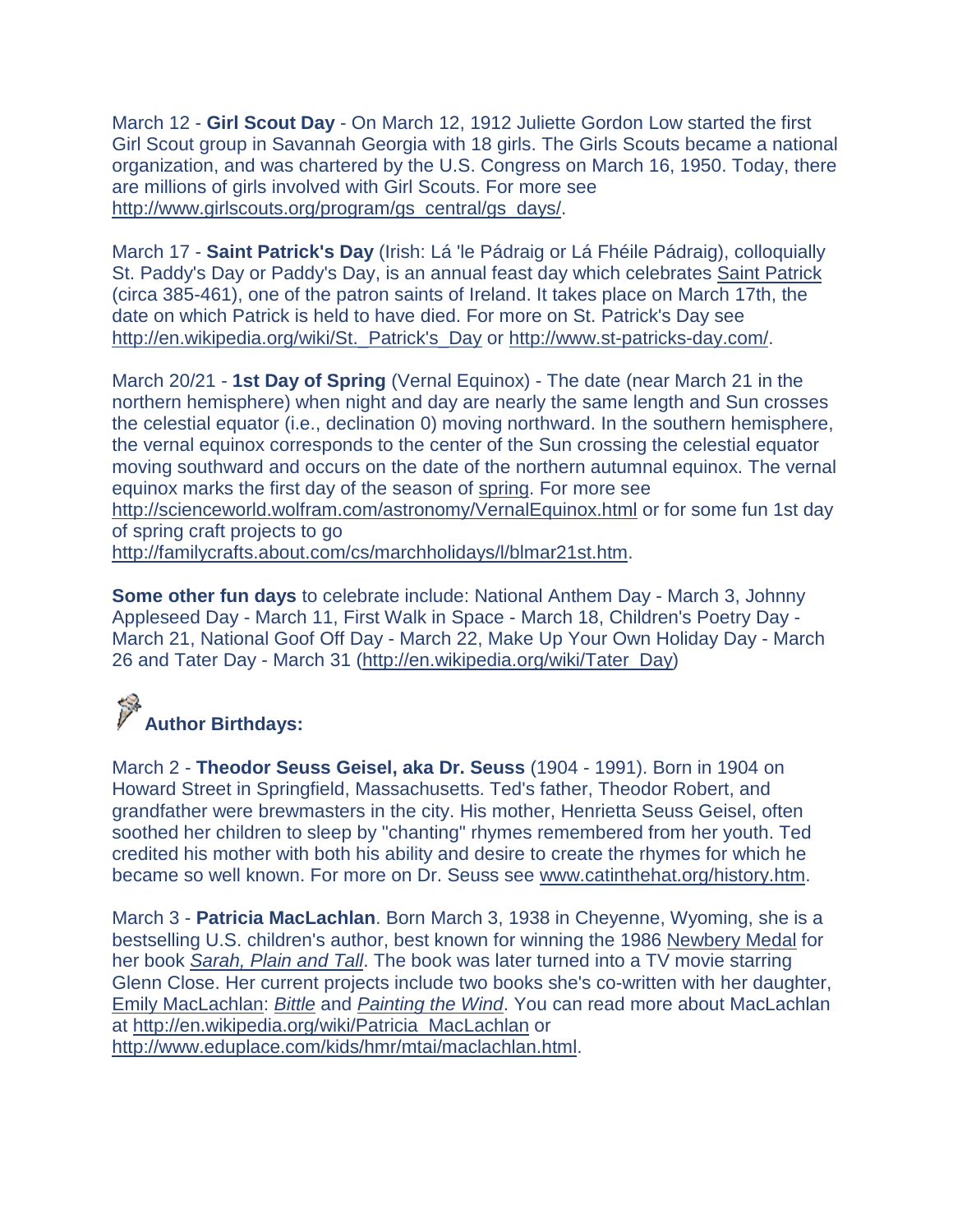March 4 - **Dav Pilkey**. (born in 1966.) He is a popular children's author and artist. Pilkey is best known as the author and illustrator of the *[Captain Underpants](http://en.wikipedia.org/wiki/Captain_Underpants)* book series. Some of his other works include: *The Paperboy, The Silly Gooses* and more. For more about the author visit [www.pilkey.com/meet-dav.php](http://www.pilkey.com/meet-dav.php) or [http://en.wikipedia.org/wiki/Dav\\_Pilkey.](http://en.wikipedia.org/wiki/Dav_Pilkey)

March 12 - **Virginia Hamilton**. (March 12, 1936 - February 19, 2002) was an awardwinning author of children's books. She wrote over 35 books, including *[M. C. Higgins,](http://en.wikipedia.org/wiki/M._C._Higgins%2C_the_Great)  [the Great,](http://en.wikipedia.org/wiki/M._C._Higgins%2C_the_Great) The Girl Who Spun Gold, The House of Dies Drear* and more. For additional information on Hamiliton go to [www.virginiahamilton.com/home.htm.](http://www.virginiahamilton.com/home.htm)

March 20 - **Lois Lowry** (born in 1937.) She is an author of children's literature who has been awarded the Newbery Medal twice: first for *[Number the Stars](http://en.wikipedia.org/wiki/Number_the_Stars)* in [1990,](http://en.wikipedia.org/wiki/1990) and again in [1994](http://en.wikipedia.org/wiki/1994) for *[The Giver](http://en.wikipedia.org/wiki/The_Giver)*, a widely-known and controversial work. Some of her other works include: *The Anastasia Series, Attaboy Sam*, and more. For more on Lowry see <http://www.loislowry.com/> or [http://en.wikipedia.org/wiki/Lois\\_Lowry.](http://en.wikipedia.org/wiki/Lois_Lowry)

March 26 - **Jerry Pallota** (born in 1953.) "My first book was written in 1985 when I was 32 years old. I came up with the idea, wrote it, designed it, researched it, edited it and my cousin, Frank Mazzola, Jr. illustrated it. I published it myself under the name of Peggotty Beach Books. What fun! It was first printed on July 7, 1986." Some of Pallota's works include: The Ocean Alphabet Book, The Dinosaur Alphabet Book, The Icky Bug Counting Book, and many more. For more, see [http://www.jerrypallotta.com/index.html.](http://www.jerrypallotta.com/index.html)

<span id="page-8-0"></span>

#### **Take a Quick Survey to Voice your Suggestions for Future Summer Reading Themes**

The deadline is **Wednesday, February 13th** to take a [short online survey](http://www.surveymonkey.com/s.aspx?sm=JvpeZIrXTpWJ9axd_2fmbMqQ_3d_3d) for suggestions for future themes. The Collaborative Summer Library Program (CSLP) meets in April, and on their agenda is naming the 2010 theme and voting on the concept for the 2011 theme for both children and teens. Now is the opportunity to have a say in future themes and share your great ideas. You can also go to the [ICFL summer](http://164.165.30.103/icfl/2008summer-reading)  [reading website](http://164.165.30.103/icfl/2008summer-reading) for a link to the survey. Libraries who participate in the survey will be entered into a drawing for a great summer reading title for "Catch the Reading Bug."

#### **Summer Learning Loss and Your Summer Reading Program**

You are probably familiar with the concept of summer learning loss that results in kids losing academic skills over the summer months when they are out of school. That is one of the main reasons public libraries spend staff time and money to put on a summer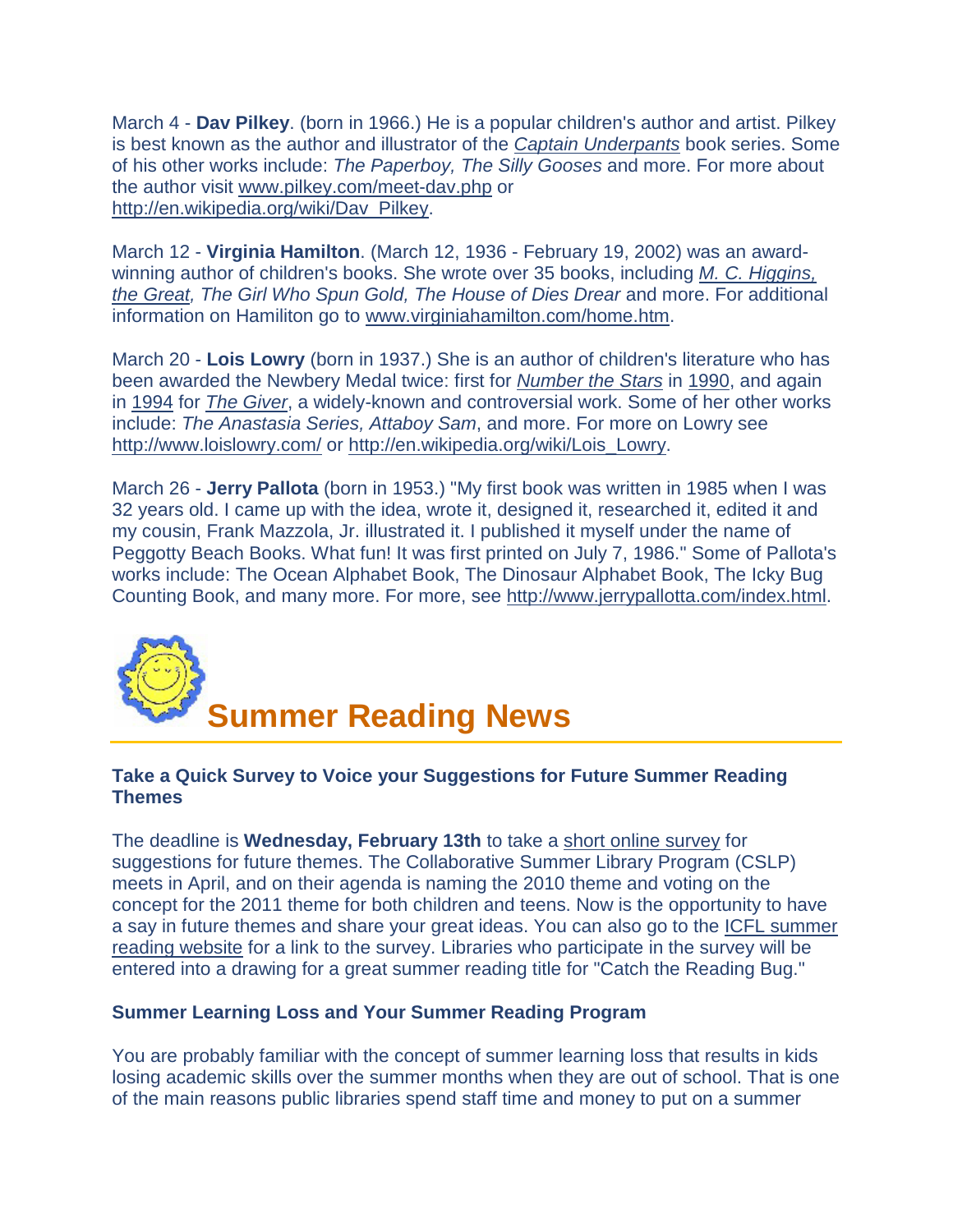reading program. But did you know some kids experience more loss than others and the loss is cumulative?

#### Research shows

- *Low-income children and youth experience greater summer learning losses than their higher income peers.* On average, middle-income students experience slight gains in reading performance over the summer months. Lowincome students experience an average summer learning loss in reading achievement of over two months. (Cooper, 1996)
- *Summer learning loss contributes to the achievement gap in reading performance between lower and higher income children and youth.*  Research demonstrates that while student achievement for both middle and lower-income students improves at similar rates during the school year, lowincome students experience cumulative summer learning losses over the elementary school grades. (Alexander & Entwisle, 1996)
- In the elementary grades, "a summer loss of 3 months accumulates to become a gap of 18 months by the end of 6th grade. By **middle school**, summer reading loss...produces a **cumulative lag of two or more years in reading achievement**, even when effective instruction during the school year is available." (Center for Summer Learning at Johns Hopkins University, 2001)



These are some of the main reasons the Idaho Commission for Libraries offers the summer reading outreach opportunity to reach more underserved children--the children who don't show up at the library to participate in summer reading. They may be in day care, they may live in rural areas located far from the library, they may be English language learners, or they may just have parents who aren't library users. They may be kids who are poor readers or (gasp) who just don't like to read.

By applying for [Underserved Children,](http://164.165.30.103/icfl/files/default/UnderservedChildren.pdf) libraries can receive free

paperback books to give away to kids during special summer reading programs held in the community. It requires working with a community partner who serves kids, like your elementary school's summer school or migrant summer school program, the Boys and Girls Club, the summer nutrition program, daycares, YMCA, and many others. Just set up 2 programs--like a storytime--outside the library. Last year Idaho librarians reached 36% more underserved children.

These suggestions for effective ways to reach the neediest youth are offered in *Building Effective Programs for Summer Learning*, by Peter Johnson, U.S. Department of Education (2000):

- Form partnerships with the schools
- Form partnerships with community groups and services that reach the disadvantages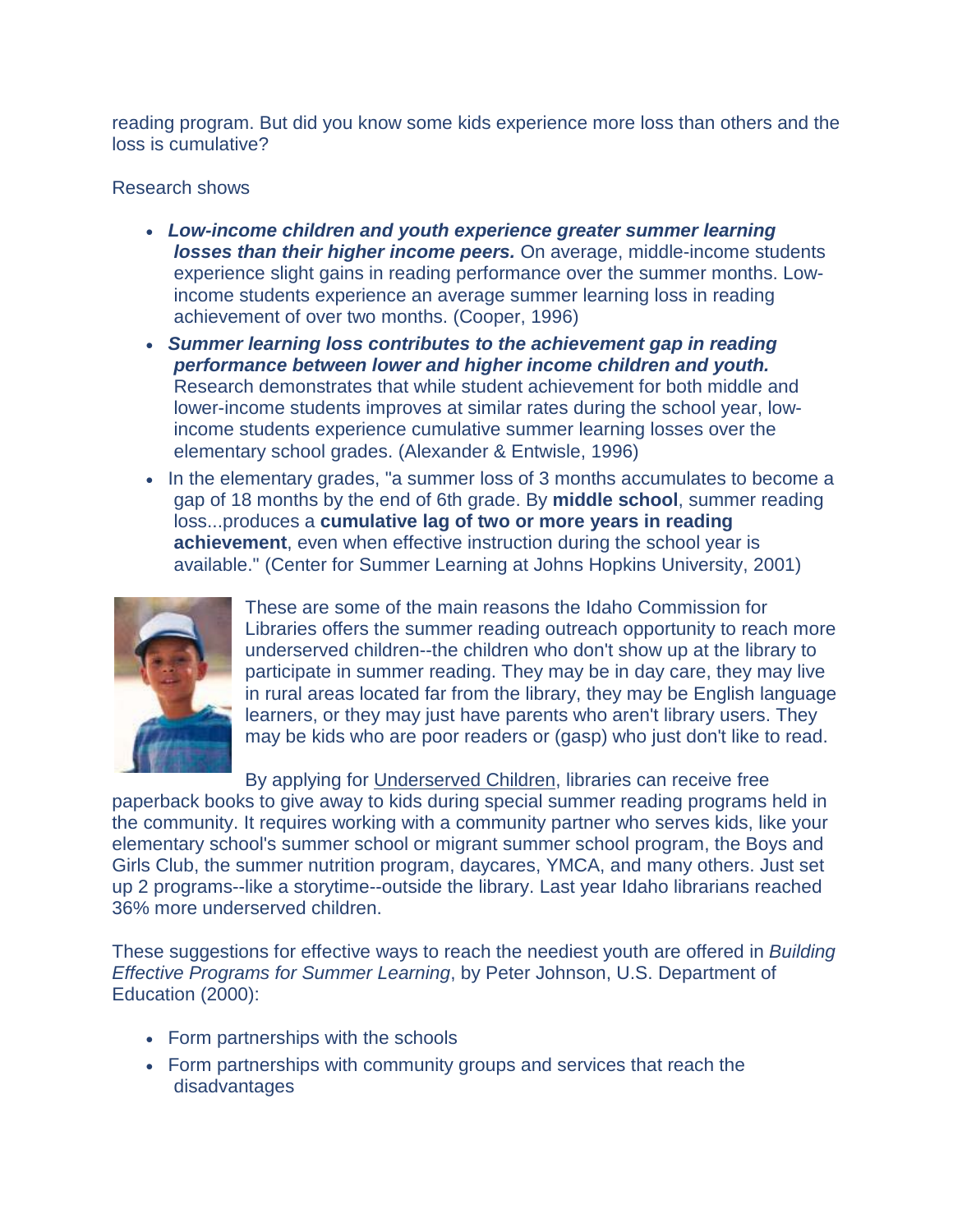- <span id="page-10-0"></span>• Make programs accessible and convenient for parents
- Involve parents
- Involve volunteers
- Make learning fun for everyone.

Here's what some Idaho librarians said about out-of-library programs in 2007:

"We were contacted early on by the STARS to write an article for their summer publication for child care providers. We considered this a networking success and hope to continue building that relationship."

"We have had several parents make positive comments about the program this year and the library's work to encourage children and families to read during the summer months. Many parents appreciated the information about why it is important for a child to read during the summer -- and why it is important for a child to hear his parent's voice reading to him! One father said he had never been around a library that went to as much length as ours to put on a reading activity. He was impressed and enjoyed what his daughter brought home. I liked that comment! It makes one feel the work they have done is paying off in the community. Even though it has been a lot of work and I (the programmer) was very tired after each activity, it has been very worth it all!"

"We were able to partner with the school district's free summer lunch program. A weekly storytime was offered during one day a week during the lunch hour. Free books were distributed at that time."

"We had several factors that increased the participation. One of the key factors was the partnerships that we formed in our underserved children programs. With all entities advertising and promoting the program, our community was made very aware of the program. We also feel another factor that contributed was the heavy promotion that we did within the schools. The incentives that were sent out for school visits were fantastic and the kids loved them. They helped generate the excitement of our program."

"Visiting the schools has helped both this year and last year. Giving away books at the free meal programs was new this year and helped draw in more kids."



### **School Zone**

**Improving Literacy Through School Libraries** 

*The following excerpts are directly from the US. Department of Education web-site at* 

*<http://www.ed.gov/programs/lsl/index.html> where you can find more information. The Commission for Libraries does not administer or consult on the above*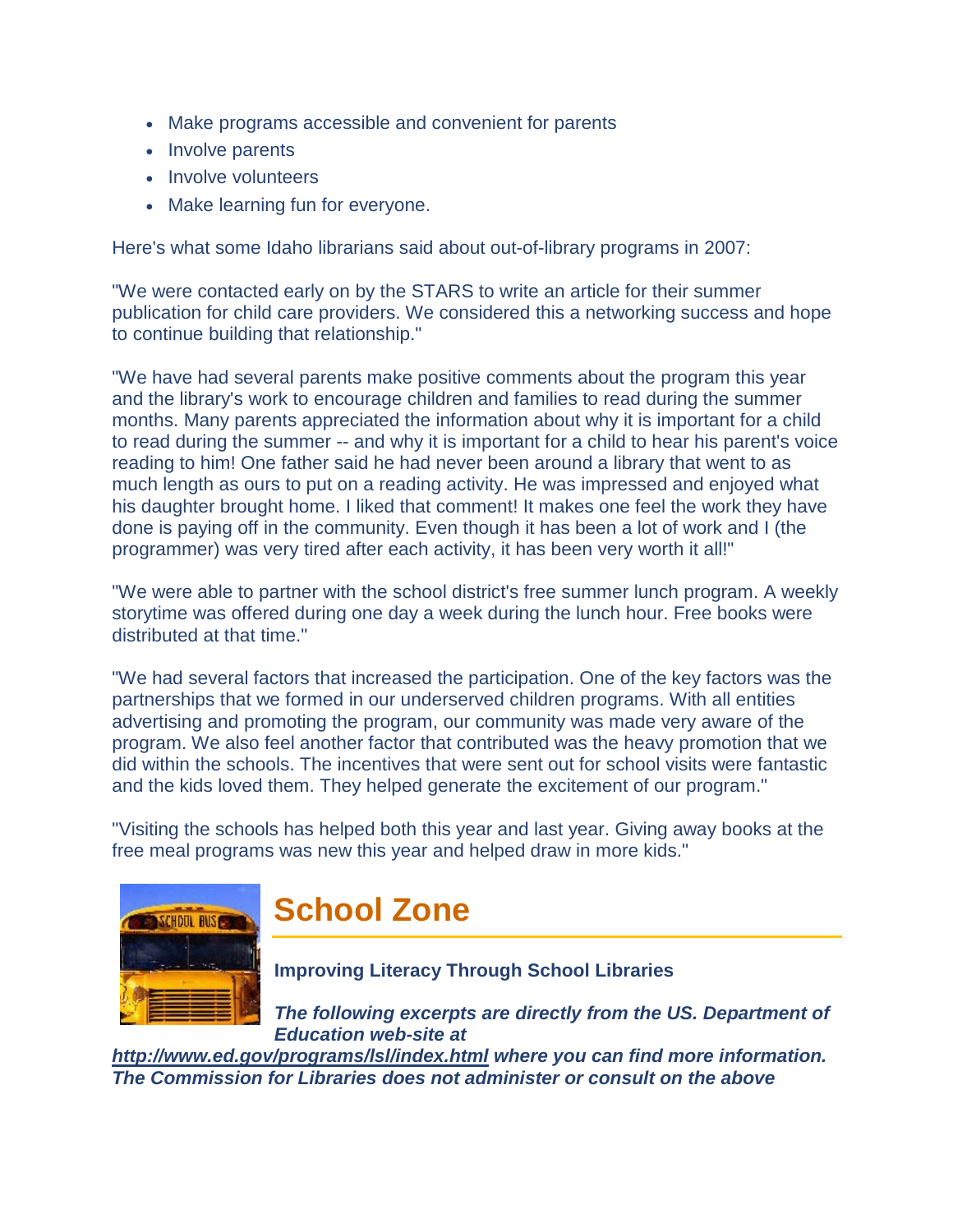#### *mentioned grant opportunity. Those seeking additional information are instructed to go directly to the appropriate web-site for assistance.*

**Program Description**: This program helps LEAs improve reading achievement by providing students with increased access to up-to-date school library materials; wellequipped, technologically advanced school library media centers; and professionally certified school library media specialists.

**Who May Apply**: (specifically) Local education agencies (LEAs) in which at least 20 percent of students served are from families with incomes below the poverty line may apply. Outlying areas (American Samoa, Guam, the Northern Mariana Islands, and the U.S. Virgin Islands) and the Bureau of Indian Affairs are eligible for funds under a setaside.

**Types of Projects**: Districts may use funds for the following activities:

- Purchase up-to-date school library media resources, including books;
- Acquire and use advanced technology that is integrated into the curricula to develop and enhance the information literacy, information retrieval, and criticalthinking skills of students;
- Facilitate Internet links and other resource-sharing networks;
- Provide professional development for school library media specialists and provide activities that foster increased collaboration among library specialists, teachers, and administrators; and
- Provide students with access to school libraries during nonschool hours, weekends, and summer vacations.

**Application deadline:** March 7, 2008

### <span id="page-11-0"></span>**Know the Numbers**

#### **Idaho's Latino Community Grows**

On January 24th, the Idaho Commission for Hispanic Affairs released a report titled "Snapshot of Idaho's Latino Communities." The report compiles recent data on Idaho's Hispanics and was shared with Idaho lawmakers.

Among the statistics the report cites:

- By mid-2008, one in 10 Idahoans will be Hispanic, and only about one-third were born outside the United States.
- More than 13 percent of Hispanics have professional jobs, up from 10 percent in 2002.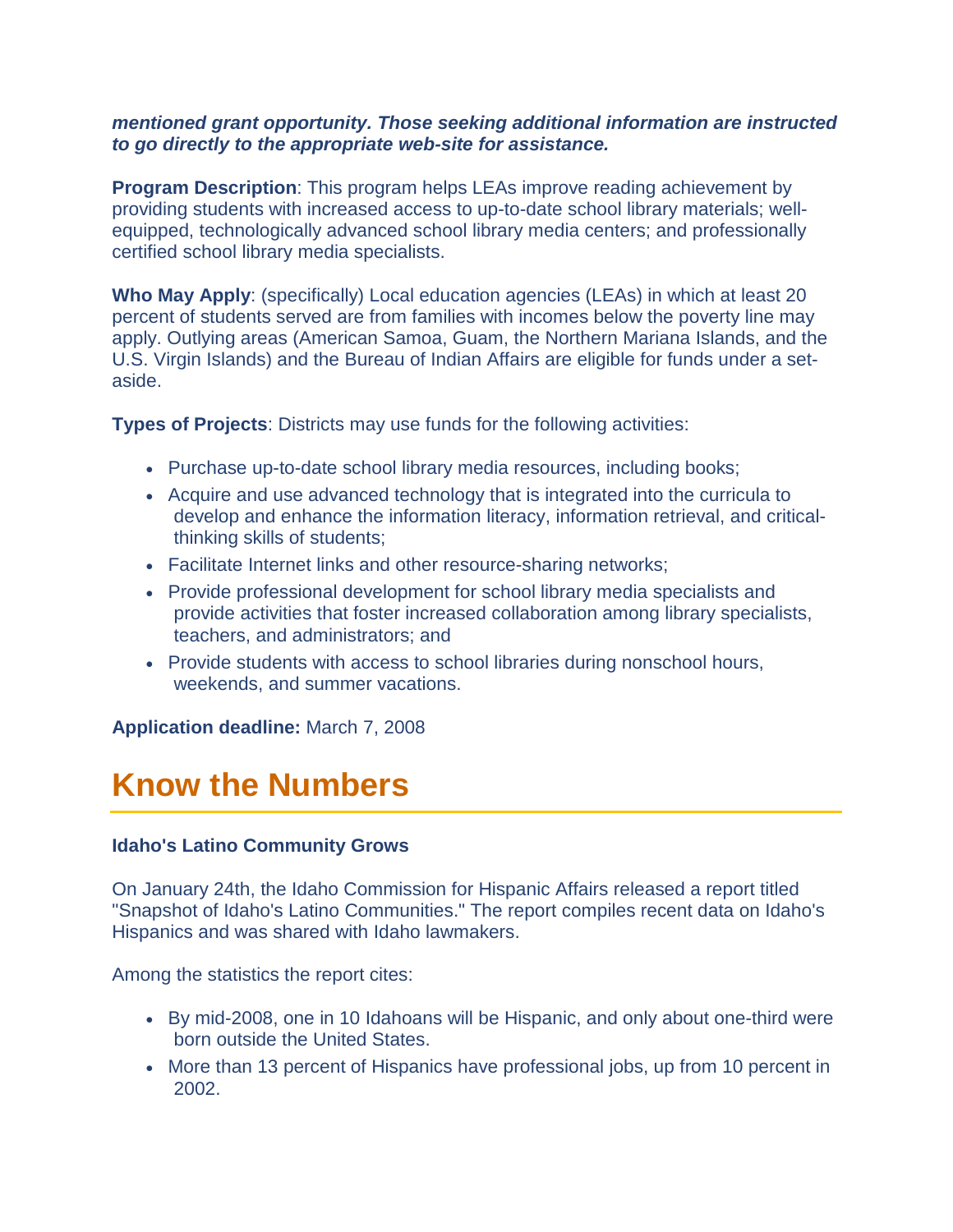- <span id="page-12-0"></span>• But only 43.6 percent of Hispanics reported having health care coverage, compared to 82 percent of non-Hispanics.
- Only 51.9 percent of Idaho's Hispanics own their home, compared to 72.4 percent of Idaho's overall population.
- In the 2005-2006 school year, 13.4 percent of Idaho students were Hispanic.
- But 24.1 percent of Hispanic youth reported concern for personal safety as a reason for not going to school, compared to 4.1 percent on non-Hispanic students. (*Idaho Statesman*, 1/25/08)

*Note:* Idaho librarians will have an opportunity to learn about ways to serve Hispanics in their communities when the attend "Reaching Out: Connecting With Your Spanish-Speaking Community" workshop that will be held in various locations around the state. Check the [ICFL event calendar](http://164.165.30.103/icfl/event) and click on "February" for more information.



### **A Closer Look at The Big Read**

The Big Read is an initiative of the National Endowment for the Arts designed to restore reading to the center of American culture. The NEA presents The Big Read in partnership with the Institute of

Museum and Library Services (IMLS) and in cooperation with Arts Midwest. The Big Read provides citizens with the opportunity to read and discuss a single book within their communities. The initiative includes innovative reading programs in selected cities and towns, comprehensive resources for discussing classic literature**,** an ambitious national publicity campaign, and an extensive Web site providing comprehensive information on authors and their works. In Idaho, the Boise area is one of 127 communities to receive a grant to put on a Big Read this spring. [The Cabin Literary](http://www.thecabinidaho.org/)  [Center](http://www.thecabinidaho.org/) (located in Boise) is the grant administrator and is working with a number of community organizations to implement The Big Read.

#### **The Book**



The featured book for the Big Read in Idaho is *My Antonia*, by Willa Cather, a beloved American classic first published in 1918. Told through the lens of memory by the narrator Jim about his childhood friend Antonia, the immigrant experience in the great American heartland unfolds. The book chronicles a simpler time, in contrast to our frenetic, technology-driven lives, but the themes of youth, friendship, death and renewal remain relevant today. And a book about pioneer immigrants seeking the American Dream can inform the immigration debate that is still with us in the 21<sup>st</sup> century.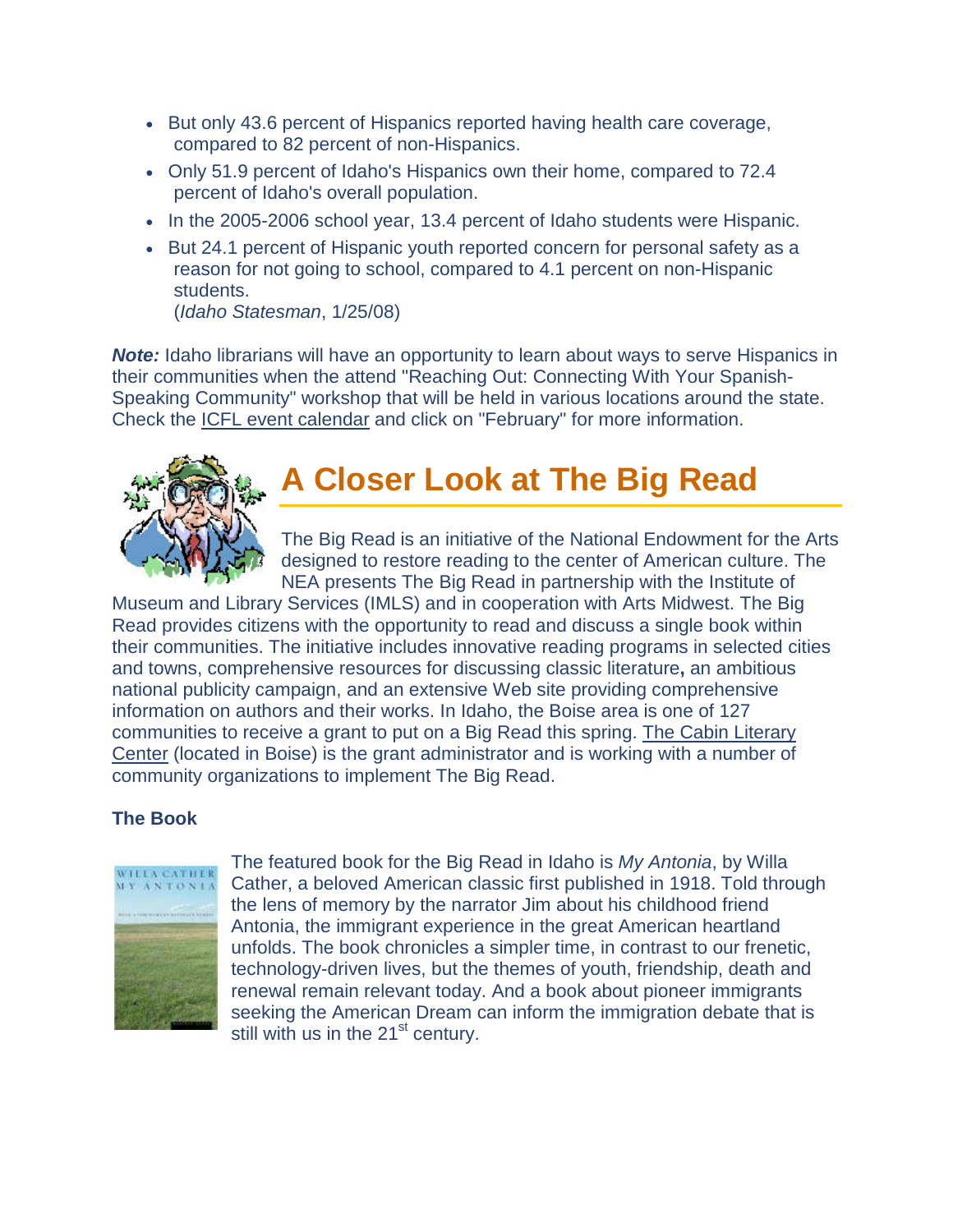#### **Library Participation**

The Ada Community Library in Boise has been a partner in a local community read concept since 2001. Boise was one of the ten pilot communities for the NEA's Big Read in 2006 and have received grants for two consecutive years. This is the third year for the Big Read program in southwestern Idaho. **Mary DeWalt, Ada Community's director** is actively involved in the project as a community partner and provided some background information for *The Scoop*. Mary said, "Our responsibilities are to collaborate on the project timeline and activities, ensure a sufficient number of copies of the title in the library's collection, host programming, advocate for it and encourage participation. That includes encouraging other libraries to get involved, keep a schedule of all of the library book discussions, ensure materials get out to the participating libraries, etc."

While not truly statewide, the project is expanding from it's regional roots in southwest Idaho to include participation in other areas of the state. The following Idaho public libraries have expressed interest in participating on some level:

- Ada Community Library (including the Star and Hidden Springs branches)
- Boise Public Library (including the Collister and Hillcrest branches)
- Caldwell Public Library
- Nampa Public Library
- Meridian District Library
- Mountain Home Library
- Hailey Public Library
- Twin Falls Public Library
- Stanley District Library
- Middleton District Library
- Notus Public Library
- Elk City Community Library
- Bellevue Public Library
- Cambridge District Library
- Soda Springs Public Library
- Burley Public Library
- (Lewiston Public Library and East Bonner County District Library have expressed preliminary interest)

Thus far, just two area schools Timberline High School and East Junior High are participating--scheduling faculty book discussions as well as promoting to students.

Other interested libraries should contact [Mary.](mailto:mdewalt@adalib.org) She will ensure they receive a variety of NEA support materials (audio guide, book discussion guides, teachers guides, posters,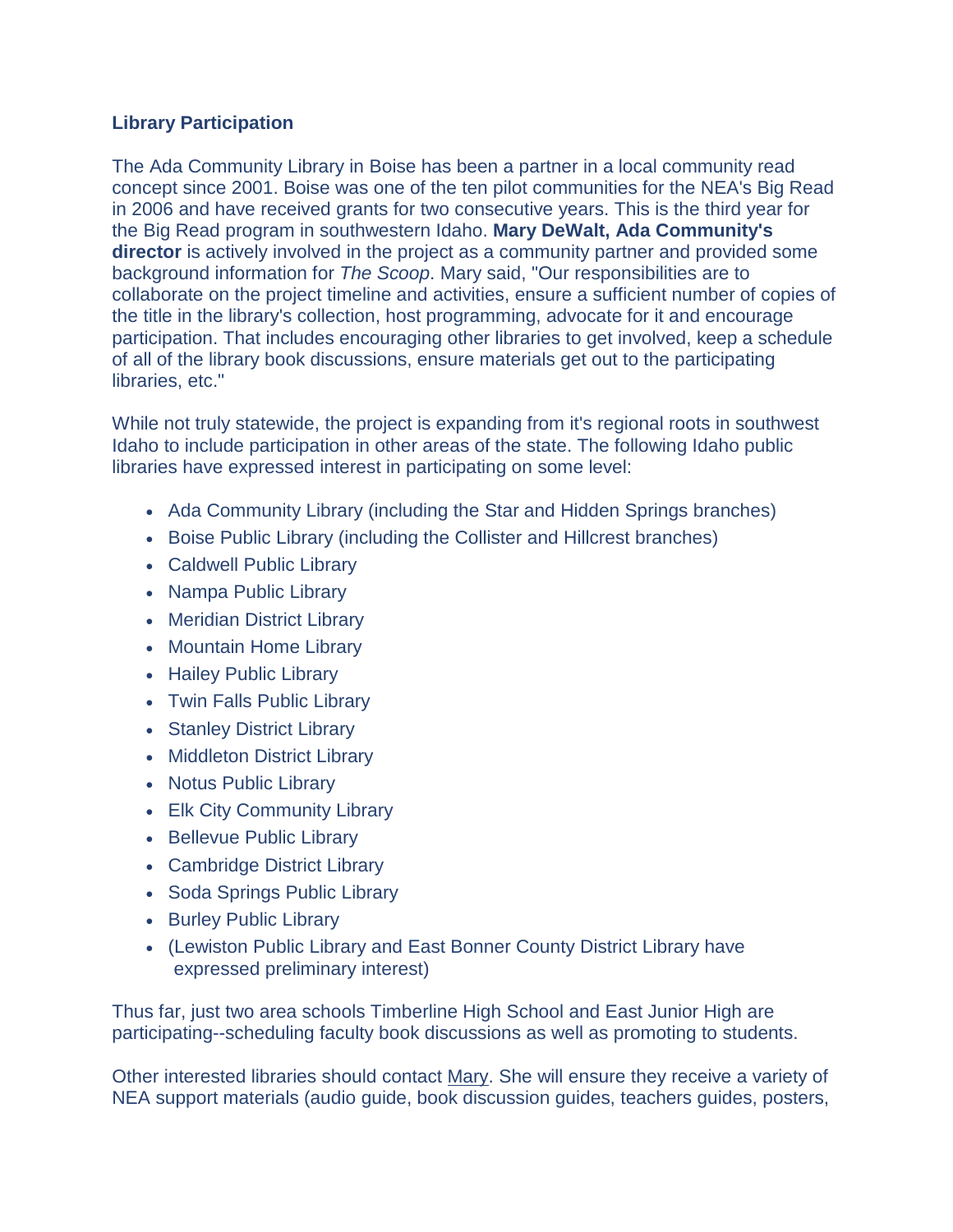bookmarks) and may have paperback copies available for libraries that have a need to add it to their circulating collections. The LYNX! consortium should have a sufficient number to go around (reservable), and libraries could ILL to fill requests, of course, Mary added, "I have purchased a few paperbacks through the grant. Libraries without any copies in their collection, or are in need of an additional copy and cannot fit it into their book budget could contact me." Mary also wants to remind librarians that *My Antonia* is available through [LiLI-ABC eAudiobook collection.](http://www.lili.org/portal/index.php)

Mary concluded by saying, "I think this is a wonderful program and I encourage libraries across the state to get involved. With the discussion materials the NEA makes available, other than ensuring the book is available in sufficient quantity, or at least accessible, there is not a great deal of strain on libraries to participate. If a library offers a regular book discussion group anyway, plugging *My Antonia* into an existing schedule should actually prove beneficial. As you know, my goal would be to offer a statewide Big Read (like Arizona) to connect us all."

#### **Events**

Special events are being spearheaded by The Cabin. All programming is scheduled to take place during March and April and will include a "major" kick-off program mid-March and wrap up program at the end of April (speakers, party). The Flicks movie theater has agreed to screen a related film, and book discussions will be held in many participating community libraries. According to The Cabin's website: "This year's events will develop the theme of immigration and a love affair with America's landscape. Boise, as a stop on the Oregon Trail, was steeped in the immigrant experience. Wallace Stegner described the West as the 'native home of hope,' a new land where lives could begin again. Boise today is home to refugees emigrating from trouble spots around the world. Boise and Idaho also have seen their Hispanic population grow and new cultural traditions become part of local communities. From many perspectives, immigration remains central to our lives. Discussions also will explore Willa Cather's place in literature. " Visit The Cabin's web site for updates on planned events: [http://www.thecabinidaho.org/whatwedo/the](http://www.thecabinidaho.org/whatwedo/the-big-read.htm)[big-read.htm.](http://www.thecabinidaho.org/whatwedo/the-big-read.htm)

### <span id="page-14-0"></span>**Tips & Tools**

#### **New Books!**



The Idaho Commission for Libraries Professional Development Service (PDS) provides access to numerous titles in the field of library and information sciences. Free shipping to and from your library is provided! See [http://libraries.idaho.gov/pds](http://164.165.30.103/icfl/pds) for more information. The following are a few of the recent additions.

**Guiding Learning with Technology** by Margaret L. Niess, John Wiley & Sons, 2007, [371.3 NIESS 2007].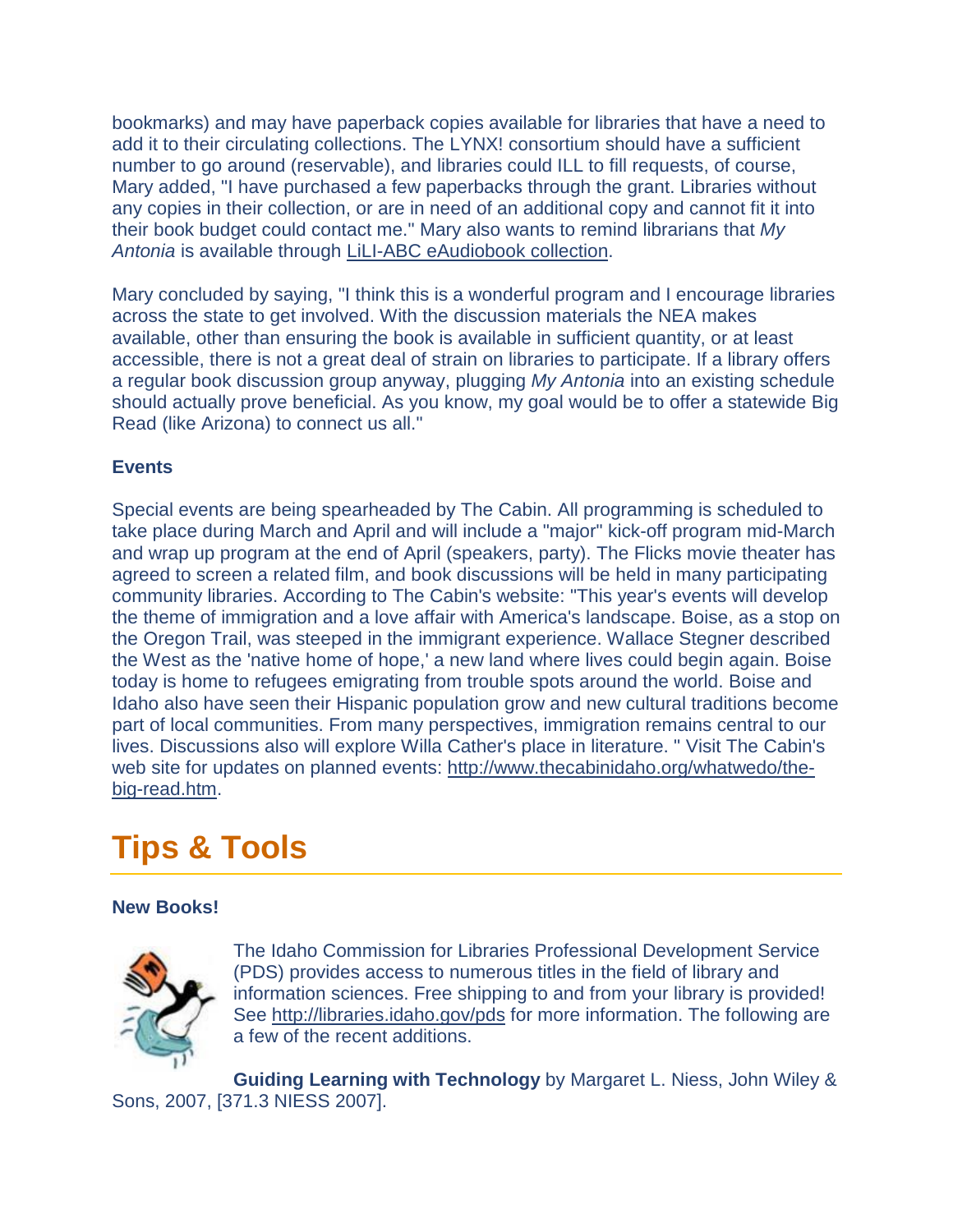Here are the tools you need to guide your students in learning with a variety of information and communication technologies. Challenging you to think in new ways, this text helps you build a strong knowledge base of the technology that is available to students and teachers.

**Library 2.0: A Guide to Participatory Library Services** by Michael E. Casey and Laura C. Savastinuk, Information Today, 2007 [025.1 CASEY 2007]. Two of the first and most original thinkers on Library 2.0 introduce the essential concepts and offer ways to improve service to better meet the changing need of 21<sup>st</sup> century library users. From incorporating technology to reaching the "Long Tail," from getting buy-in to maintaining momentum, all aspects of Library 2.0 are covered.

**Listen Up: Podcasting for Schools and Libraries** by Linda W. Braun, Information Today, 2007, [371.3 BRAUN 2007].

Here is a timely and timesaving guide for teachers, librarians, and school media specialists who need to get quickly up-to-speed on podcasting. The author covers both content and technical issues.

**Children's Literature: A Developmental Perspective** by Barbara E. Travers and John F. Travers, Wiley, 2008 [372.6 TRAVERS 2008].

With an understanding of the developmental theory that explains a child's abilities, needs, and interests, future teachers are better prepared to meet the needs of individual children to help them develop their literacy skills.

#### **New Blog in Town**

The **Association for Library Service to Children (ALSC)**, a division of the American Library Association now has a blog. The mission of the ALSC Blog is to provide a venue for coverage of time sensitive news in children's librarianship, current issues in the field, and programs, conferences, initiatives, resources, and activities of interest to ALSC members and those interested in children's librarianship. Check it out at [http://www.alsc.ala.org/blog/index.php.](http://www.alsc.ala.org/blog/index.php)

### <span id="page-15-0"></span>**News Beyond Idaho**

#### **I-READ**

The Junior League of Des Moines will again be sponsoring I-Read. I-READ is a free literary event with a goal to sign up kindergarten-age children with a library card and to celebrate and promote literacy. The event features storytellers, fun crafts, and a free book for every child (while supplies last). Urbandale Public Library is a sponsoring site for this event on Saturday, February 23 from 10:00 a.m. - 12:00 p.m.